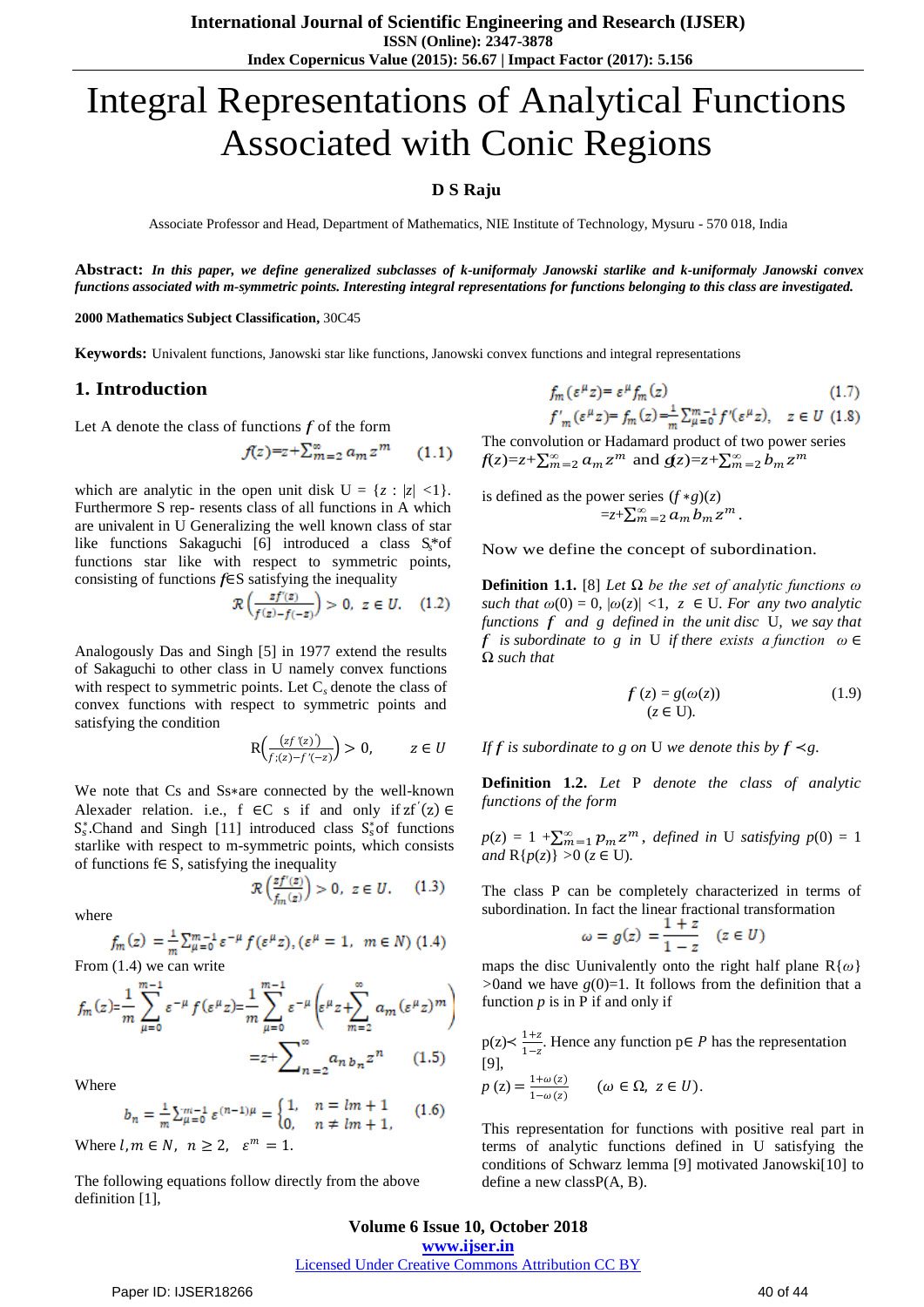**Definition 1.3.** [10] *Let*  $P(A,B)(-1 ≤ B < A ≤ 1)$ *, denote the class of analytic functions p defined in* U *with the representation*  $p(z) = \frac{1+ A\omega(z)}{1-B\omega(z)}$  $\frac{1+\lambda\omega(z)}{1-B\omega(z)}$  ( $\omega \in \Omega$ ,  $z \in U$ ). Further  $P(1, -1) = P$ .

Kanas and Wisniowska [3, 4] introduced and studied the class *k* - *UCV* of *k*-uniformly convex functions and the corresponding class *k*-*ST* of *k*-star like functions. These classes were defined subject to the conic region  $\Omega_k$ ,  $k \geq 0$ given by

 $p_{k,\sigma} = \begin{cases} \frac{1-z}{1-z}, \\ 1+\frac{2(1-\sigma)}{\pi^2} \\ 1+\frac{2(1-\sigma)}{1-k^2} \\ 1+\frac{(1-\sigma)}{k^2-1}si \end{cases}$ 

Where  $u(z) = \frac{z - \sqrt{t}}{1 - \sqrt{tx}}$ ,  $t \in (0, 1)$ ,  $z \in u$  and t is chosen such that k=cosh $\left(\frac{\pi R'(t)}{4R(t)}\right)$  $\frac{dR(t)}{dR(t)}$ , with  $R(t)$  is the Legendre's complete elliptic integral of the first kind and *R'* (*t*) is complementary integral *R*(*t*).

Let  $P_{kq}$  denote the class of all functions p which are analytic in U with  $p(0) = 1$  and  $p(z) \prec p_{k,\sigma}(z)$  for  $z \in U$ . Clearly, it can be seen that  $P_{k,\sigma}(z) \subset P$ .

**Definition 1.4.** [5] *A function p is said to be in k -* P[*A, B*]*, if and only if,*

$$
p(z) < \frac{(A+1)p_k(z) - (A-1)}{(B+1)p_k(z) - (B-1)}, \qquad k \ge 0,
$$
 (1.12)  
where  $p_k(z)$  is defined by (1.11) and  $-1 \le B < A \le 1$ .

Geometrically, the function  $p \in k$  - P[*A*, *B*] takes all values from the domain  $\Omega_k[A, B]$ ,  $-1 \leq B < A \leq 1, k \geq 0$  which is

defined as  
\n
$$
\Omega_k[A, B] = \left\{ \omega : R\left(\frac{(B+1)\omega(z) - (A-1)}{(B+1)\omega(z) - (A+1)}\right) > k \left| \frac{(B-1)\omega(z) - (A-1)}{(B+1)\omega(z) - (A+1)} - 1 \right| \right\}
$$
\n(1.13)  
\nOr equivalently, 
$$
\Omega_k[A, B] = \left\{ u + iv : \left[ (B^2 - 1)(u^2 + v^2) - 2(AB - 1)u + (A^2 - 1) \right]^2 > k^2 \left[ \left( -2(B+1)(u^2 + v^2) + 2(A+B+2)u - 2(A+1) \right)^2 + 4(A-B)^2 v^2 \right] \right\}.
$$

The domain  $\Omega_k[A,B]$  retains the conic domain  $\Omega_k$  inside the circular region defined by  $\Omega$  [A,B]. The impact of  $\Omega$ [ $A,B$ ] on the conic domain  $\Omega_k$  changes the original shape of the conic regions. The ends of hyperbola and parabola get closer to each other but never meet anywhere and the ellipse gets the oval shape. When  $A \rightarrow 1$ ,  $B \rightarrow -1$ , the radius of the circular disk defined by  $\Omega[A,B]$  tends to infinity, consequently the arms of hyperbola and parabola expand and the oval turns into ellipse. We see that  $\Omega_k[1]$ ,  $-1$ ] =  $\Omega_k$ , the conic domain defined by Kanas and Wisniowska [3,4].

Motivated essentially by the recent paper of Noor and Malik [7], we define some classes of analytic functions associated with conic domains as follows:

(1.10)  $Q_k = \{u + iv : u\}$ 

 $\frac{1}{2}$  >  $k\sqrt{(u-1)^2 + v^2}$ . This domain represents the right half plane for  $k = 0$ , hyperbola for  $0 < k < 1$ , a parabola for  $k = 1$  and ellipse for  $k$ *>*1.

They also extended this domain to  $\Omega_{k,\sigma}$  defined by

 $\Omega_{k,\sigma} = (1 - \sigma)\Omega_k + \sigma (0 \leq \sigma \leq 1)$ .

The function  $p_{k,\sigma}$ , with  $p_{k,\sigma}(0) = 1$ ,  $p'_{k,\sigma} > 0$  plays the role of extremal for the conic domain  $\Omega_{k,\sigma}$  and is given by

$$
k = 0.
$$
\n
$$
k = 1.
$$
\n
$$
\frac{-\sigma}{2} \left( \log \frac{1 + \sqrt{z}}{1 - \sqrt{z}} \right)^{2}, \qquad k = 1.
$$
\n
$$
\frac{-\sigma}{k^{2}} \sinh^{2} \left[ \left( \frac{2}{\pi} \arccos k \right) \arctan k \sqrt{z} \right], 0 < k < 1.
$$
\n
$$
\frac{n}{2} \sin \left[ \frac{\pi}{2R(t)} \int_{0}^{\frac{u(z)}{\sqrt{t}}} \frac{1}{\sqrt{1 - x^{2}} \sqrt{1 - (\tau x)^{2}}} dx \right] + \frac{1}{k^{2} - 1}, \quad k > 1,
$$
\n
$$
\text{Definition 1.5.4 function, n is said to be}
$$

**Definition 1.5.** *A function p is said to be in the class k -* P[*A, B, σ*]*, if and only if*  $p(z) < \frac{(A+1)p_{k,\sigma}(z)-(A-1)}{(B+1)p_{k,\sigma}(z)-(B-1)}$  $\frac{(h+1)p_{k,\sigma}(z) - (h-1)}{(B+1)p_{k,\sigma}(z) - (B-1)}, \quad k \ge 0,$ 

where  $p_{k,\sigma}(z)$  is defined by  $(1.11), 0 \le \sigma < 1$  and - $1 \leq B < A \leq 1$ .

**Definition 1.6.**. A function f ∈A is said to be in the class k- $ST_s^{(m)}[A, B, \sigma],$ 

 $-1 \leq B < A \leq 1$ ,  $k \geq 0$ , if and only if

$$
\mathrm R\left(\!\frac{(B-1)\frac{zf'(z)}{fm(z)}-(A-1)}{(B+1)\frac{zf'(z)}{fm(z)}-(A+1)}\!\right)>k\left|\frac{(B-1)\frac{zf'(z)}{fm(z)}-(A-1)}{(B+1)\frac{zf'(z)}{fm(z)}-(A+1)}-1\right|
$$

Or equivalently

$$
\frac{zf'(z)}{f_m(z)} \in k - P[A, B, \sigma] \tag{1.14}
$$
where f is defined by (1.5).

where  $t_m$  is defined by (1:5).

**Definition 1.7.**. A function f ∈A is said to be in the class k- $\mathrm{UCV}^{(m)}_\mathrm{s}[A,B,\sigma],$ 

 $-1 \leq B < A \leq 1$ ,  $k \geq 0$ , if and only if

$$
\mathrm R\left(\frac{(B-1)\left(\frac{(zf'(z))'}{f_m(z)}\right)-(A-1)}{(B+1)\left(\frac{(zf'(z))'}{f_m(z)}\right)-(A+1)}\right)>k\left|\frac{(B-1)\left(\frac{(zf'(z))'}{f_m(z)}\right)-(A-1)}{(B+1)\left(\frac{(zf'(z))'}{f_m(z)}\right)-(A+1)}-1\right|
$$

Or equivalently

$$
\left(\frac{(xf'(z))t}{f'_m(z)}\right) \in k - P[A, B, \sigma] \qquad (1.14)
$$

where  $f_m$  is defined by (1:5).

As special cases, we get the results of Nasir Khan [12], Noor and Malik [7], Kwon and Sim [1], Kanas and Wisniowska [3], Shams, Kulkarni and Jahangiri [2], Janowski [13], Kanas and Wisniowska [4].

## **2. Integral Representation**

We give two meaningful conclusions about the classes k-  $ST_s^{(m)}[A, B, \sigma]$  and  $k-UCV_s^{(m)}[A, B, \sigma]$ .

**Volume 6 Issue 10, October 2018**

**<www.ijser.in>**

[Licensed Under Creative Commons Attribution CC BY](http://creativecommons.org/licenses/by/4.0/)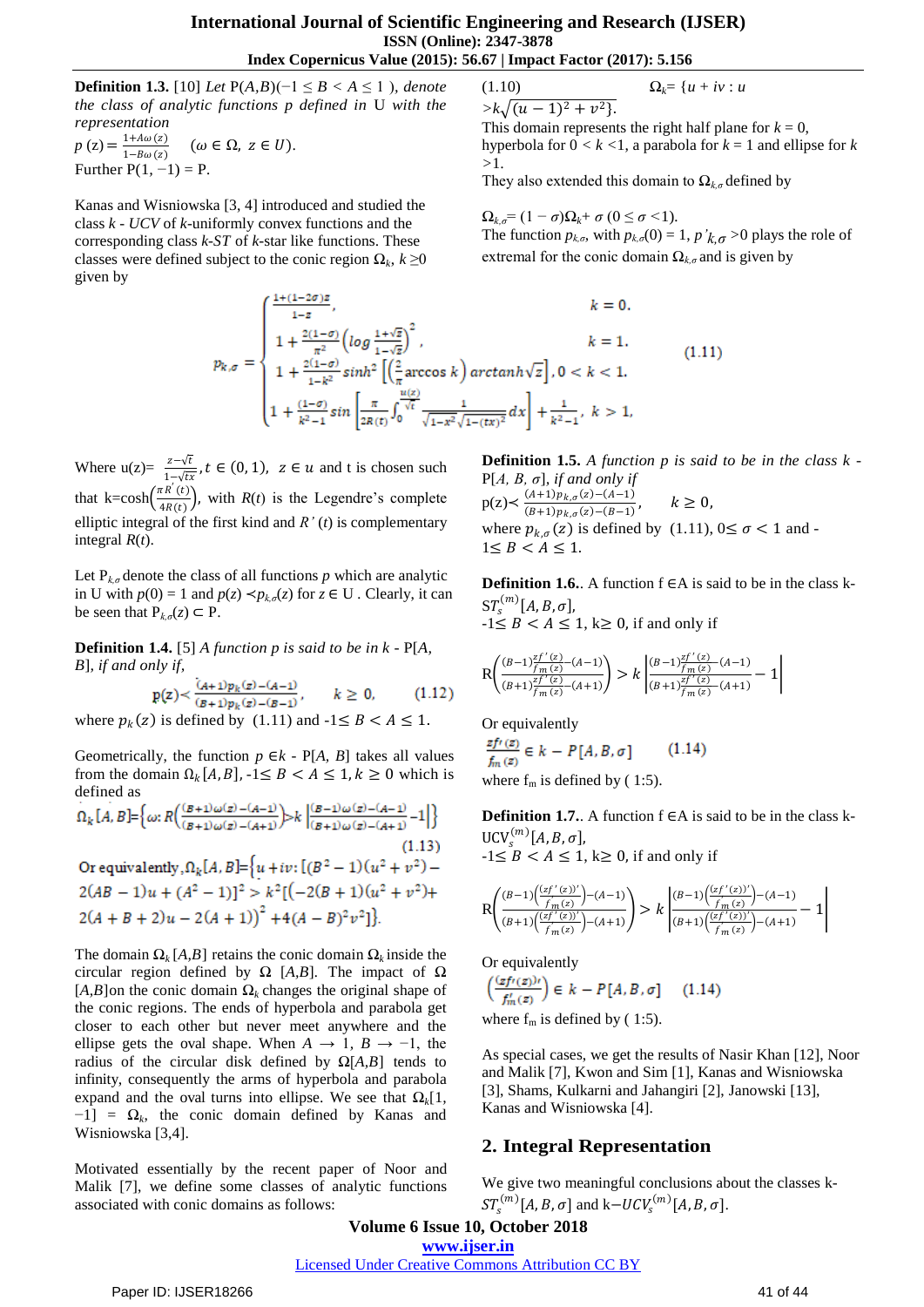**Theorem 2.1.** Let  $f \in k\text{-}ST_s^{(m)}[A, B, \sigma]$ . Then  $f_m \in k$  –  $ST[A, B, \sigma] \subseteq k - ST \subseteq S$ .

**Proof:** If 
$$
\in k\text{-}ST_s^{(m)}[A, B, \sigma]
$$
, we can obtain\n
$$
\frac{zf'(z)}{f_m(z)} \prec \frac{(A+1)p_{k,\sigma}(z) - (A-1)}{(B+1)p_{k,\sigma}(z) - (B-1)}, \qquad (z \in U) \text{ (2.1)}
$$

Substituting z by  $\epsilon^{\mu}$ z respectively ( $\mu$ = 0,1, 2,...m -1).

$$
\frac{\frac{\epsilon^{\mu}zf'( \epsilon^{\mu}z)}{f_m(\epsilon^{\mu}z)}}{(\frac{\mu+1)p_{k,\sigma}(z)-(A-1)}{(B+1)p_{k,\sigma}(\epsilon^{\mu}z)-(B-1)}}\n\frac{(A+1)p_{k,\sigma}(z)-(A-1)}{(B+1)p_{k,\sigma}(z)-(B-1)}, \qquad (Z\in U) \qquad (2.2)
$$

By definition of  $f_m$  and  $\epsilon = \exp[\frac{2\pi i}{m}]$  $\frac{m}{m}$ , we know that  $\epsilon^{-\mu} f_m(\epsilon^{\mu} z) = f_m(z)$ . Then equation (2.2), becomes

$$
\frac{zf_m^{'}(z)}{f_m(z)} \prec \frac{(A+1)p_{k,\sigma}(z)-(A-1)}{(B+1)p_{k,\sigma}(z)-(B-1)}, \qquad (z \in U) \quad (2.3)
$$

Let  $(\mu = 0, 1, 2, \dots m-1)$  in (2.3), respectively and sum them to get

$$
\frac{zf'(z)}{f_m(z)} < \frac{1}{m} \sum_{\mu=0}^{m-1} \frac{zf'(\epsilon^{\mu}z)}{f_m(z)}
$$
  

$$
< \frac{(A+1)p_{k,\sigma}(z) - (A-1)}{(B+1)p_{k,\sigma}(z) - (B-1)}, (z \in U)
$$
  
Thus  $f_m \in k - ST[A, B, \sigma] \subseteq S$ .

For  $\sigma = 0$  we obtain the following Corollary, which is comparable to the result obtained by Nasir Khan [12].

**Corollary** 2.2: Let  $f \in k\text{-}ST_s^{(m)}[A, B]$ . Then  $f_m \in k$  –  $ST[A, B] \subseteq k - ST \subseteq S$ .

Putting  $\sigma = 0$  and  $k = 0$  we can obtain below result, which is comparable to the result obtained by Kwon and Sim[1].

**Corollary 2.3:** Let  $\in ST_s^{(m)}[A, B]$ . Then  $f_m \in ST[A, B] \subseteq$  $k - ST \subseteq S$ .

Similar to the proof of Theorem 2.1, we can prove the following Theorem.

**Theorem 2.4.** Let  $f \in k\text{-}UCV_s^{(m)}[A, B, \sigma]$ . Then  $f_m \in k$  –  $UCV[A, B, \sigma] \subseteq S$ .

Now we give the integral representations of the functions belonging to the classes  $k\text{-}ST_s^{(m)}[A, B, \sigma]$  and  $k\text{-}UCV_s^{(m)}[A, B, \sigma]$ .

**Theorem 2.5.** Let 
$$
f \in k\text{-}ST_s^{(m)}[A, B, \sigma]
$$
. Then  
\n $f_m(z) =$   
\n $z \cdot \left(\exp[\tilde{c}[A - B] \frac{1}{m} \sum_{\mu=0}^{m-1} \int_0^{\varepsilon^{\mu} z} \frac{p_{k,\sigma}(\omega(t)-1)}{t(B+1)p_{k,\sigma}(\omega(t))-(B-1)} dt\right)$ , (2.4)  
\nWhere  $\omega(z)$  analytic function U, with  $\omega(0) = 0$  and  $|\omega(z)| < 1$ .

**Proof:** Let  $f \in ST_s^{(m)}[A, B, \sigma]$ , from definition of the subordination, we can have

 $zf'(z)$  $\frac{zf'(z)}{f_m(z)} < \frac{(A+1)p_{k,\sigma}(\omega(z))-(A-1)}{(B+1)p_{k,\sigma}((\omega(z))-(B-1))}$  $(B+1) p_{k,\sigma}((\omega(z))-(B-1))$  $(z \in U)$  (2.5) Where  $\omega(z)$  analytic function U, with  $\omega(0) = 0$  and  $|\omega(z)| < 1.$ 

Substituting z by  $\epsilon^{\mu}$ z respectively ( $\mu = 0, 1, 2, m - 1$ ), we have

$$
\frac{\varepsilon^{\mu}zf'(\varepsilon^{\mu}z)}{f_m(\varepsilon^{\mu}z)} = \frac{(A+1)p_{k,\sigma}(\omega(\varepsilon^{\mu}z)) - (A-1)}{(B+1)p_{k,\sigma}((\omega(\varepsilon^{\mu}z)) - (B-1)}, \qquad (z \in U) \quad (2.6)
$$

Using the equations  $(1.7)$  and  $(1.8)$  we have

$$
\frac{zf'(z)}{f_m(z)} = \frac{1}{m} \sum_{\mu=0}^{m-1} \frac{(A+1)p_{k,\sigma}(\omega(\varepsilon^{\mu}z)) - (A-1)}{(B+1)p_{k,\sigma}((\omega(\varepsilon^{\mu}z)) - (B-1))} (z \in U)(2.7)
$$

Or equivalently

$$
\frac{f'_m(z)}{f_m(z)} - \frac{1}{z}
$$
\n
$$
= \frac{1}{m} \sum_{\mu=0}^{m-1} \frac{(A-B)(p_{k,\sigma}(\omega(\varepsilon^{\mu}z)) - 1)}{z((B+1)p_{k,\sigma}((\omega(\varepsilon^{\mu}z)) - (B-1))},
$$
\n
$$
\in U) \quad (2.8)
$$
\n(2.8)

Integrating equality (2.8), we have

$$
\log \frac{f_m(z)}{z} = (A-B) \frac{1}{m} \left( \sum_{\mu=0}^{m-1} \int_0^z \frac{p_{k,\sigma}(\omega(\varepsilon^{\mu}\zeta) - 1)}{\zeta(B+1)p_{k,\sigma}(\omega(\varepsilon^{\mu}\zeta) - (B-1)} d\zeta \right), (2.9)
$$

$$
=(A-B)\frac{1}{m}\sum_{\mu=0}^{m-1}\int_0^{\varepsilon^{\mu}z}\frac{p_{k,\sigma}(\omega(t)-1)}{t(B+1)p_{k,\sigma}(\omega(t))-(B-1)}dt
$$

Therefore arranging equality (2.9) for  $f_m(z)$  we can obtain

$$
f_m(z)=z.\left(\exp\left(A-B\right)\frac{1}{m}\sum_{\mu=0}^{m-1}\int_0^{\varepsilon^{\mu}z}\frac{p_{k,\sigma}(\omega(t)-1)}{t(B+1)p_{k,\sigma}(\omega(t))-(B-1)}dt\right)
$$

and so the proof of the Theorem 2.5 is complete.

For  $\sigma = 0$  we obtain the following Corollary, which is comparable to the result obtained by Nasir Khan [12].

Corollary 2.6. Let 
$$
f \in ST_s^{(m)}[A, B]
$$
. Then  
\n
$$
f_m(z) = z \cdot \left(\exp(A - B) \frac{1}{m} \sum_{\mu=0}^{m-1} \int_0^{\varepsilon \frac{\mu_x}{\mu_x}} \frac{p_k(\omega(t) - 1)}{p_k(\omega(t)) - (\varepsilon - 1)} dt\right) (2.10)
$$
\nwhere  $\omega(z)$  analytic function U, with  $\omega(0) = 0$  and  $|\omega(z)| < 1$ .

Putting m=1 in Theorem 2.5 we obtain the following corollary.

**Corollary 2.7.** Let  $f \in k$ -ST[ $A, B, \sigma$ ]. Then

$$
f(z) = z \cdot \left( \exp \left( A - B \right) \int_0^z \frac{p_{k,\sigma}(\omega(t)-1)}{t (B+1) p_{k,\sigma}(\omega(t)) - (B-1)} dt \right), (2.11)
$$

where  $\omega(z)$  analytic function U, with  $\omega(0) = 0$  and  $|\omega(z)| < 1$ .

Putting  $\sigma = 0$  and k=0 in Theorem 2.5 we obtain the following corollary. Which is comparable to the result obtained by Kwon and Sim[1].

**Corollary 2.8.** Let 
$$
f \in k\text{-}ST_s^{(m)}[A, B]
$$
. Then  
\n
$$
f_m(z) = z \cdot \left(\exp(A-B) \frac{1}{m} \sum_{\mu=0}^{m-1} \int_0^{\varepsilon^{\mu} z} \frac{\omega(t)}{t(1+B\omega(t))} dt\right), (2.12)
$$
\nwhere  $\omega(z)$  analytic function U, with  $\omega(0) = 0$  and  $|\omega(z)| < 1$ .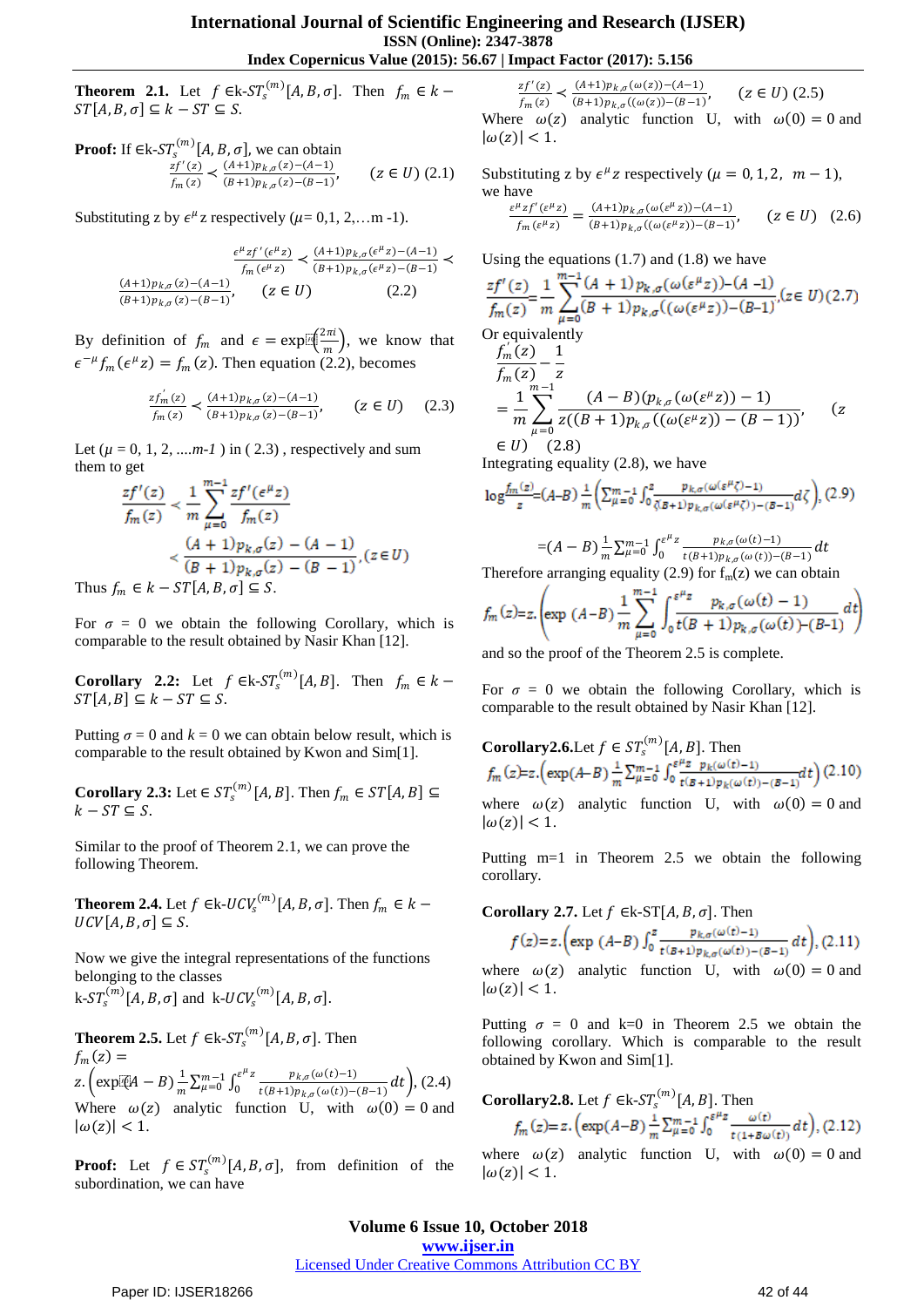Putting  $\sigma = 0$ , m=1, A=1 and B=-1 in Theorem 2.5, we obtain the following corollary.

**Corollary 2.9.** Let 
$$
f \in k\text{-ST}
$$
. Then  
\n
$$
f(z) = z \cdot (\exp \int_0^z p_k(\omega(t) - 1) dt), (2.13)
$$
\nwhere  $\omega(z)$  analytic function U, with  
\n $\omega(0) = 0$  and  $|\omega(z)| < 1$ .

Similar to the proof of Theorem 2.5, we can prove the following Theorem.

$$
f(z) = \int_0^z \exp\left(i[(A-B)\frac{1}{m}\sum_{\mu=0}^{m-1} \int_0^{\varepsilon^{\mu}z} \frac{p_{k,\sigma}(\omega(t)-1)}{t(B+1)p_{k,\sigma}(\omega(t))-(B-1)}dt\right) \left(\frac{(A+1)p_{k,\sigma}(\omega(\zeta))-(A-1)}{(B+1)p_{k,\sigma}((\omega(\zeta))-(B-1)}\right) d\zeta
$$
 (2.15)

where  $\omega(z)$  analytic function U, with  $\omega(0) = 0$  and  $|\omega(z)| < 1.$ 

**Proof:** Let  $f \in k\text{-}ST_s^{(m)}[A, B, \sigma]$ . Then from equalities (2.14) and (2.15) we have

$$
\displaystyle \mathop{\mathrm{f}}\nolimits(\mathop{\mathrm{z}}\nolimits)\!\!=\!\!\left(\!\frac{f_m(z)}{z}\!\right)\!\left(\!\frac{(A\!+\!1)p_{k,\sigma}(\omega(\zeta))\!-\!(A\!-\!1)}{(B\!+\!1)p_{k,\sigma}((\omega(\zeta))\!-\!(B\!-\!1)}\!\right)
$$

$$
f'(z) = \exp\left(i(A - B) \frac{1}{m} \sum_{\mu=0}^{m-1} \int_0^{\varepsilon^{\mu} z} \frac{p_{k,\sigma}(\omega(t)-1)}{t(B+1)p_{k,\sigma}(\omega(t)) - (B-1)} dt\right) \left(\frac{(A+1)p_{k,\sigma}(\omega(\zeta)) - (A-1)}{(B+1)p_{k,\sigma}(\omega(\zeta)) - (B-1)}\right)
$$
(2.16)

Integrating the equation (2.16), we have

$$
f(z) = \int_0^z \exp\left(i\vec{p}(A-B)\frac{1}{m}\sum_{\mu=0}^{m-1} \int_0^{\varepsilon^{\mu}z} \frac{p_{k,\sigma}(\omega(t)-1)}{t(B+1)p_{k,\sigma}(\omega(t))-(B-1)}dt\right) \left(\frac{(A+1)p_{k,\sigma}(\omega(\zeta))-(A-1)}{(B+1)p_{k,\sigma}(\omega(\zeta))-(B-1)}\right) d\zeta
$$
 (2.17)

And so the proof of Theorem 2.11 is completed.

For  $\sigma = 0$  we get Nasir Khan [12] result. Which reads as follows.

**Corollary 2.12.** Let  $f \in k\text{-}ST_s^{(m)}[A, B]$ . Then  $f(z) =$  $\int_0^z \exp$  $\int_0^{\infty}$  exp (  $4$  –  $B$ )1m $\mu$ =0m-10 $\varepsilon$  $\mu$ zpk( $\omega t$ -1)tB+1pk( $\omega t$ )-(B-1)dtA+  $1pk(\omega\zeta)-A-1B+1pk(\omega(\zeta)-B-1d\zeta(2.18))$ 

where  $\omega(z)$  analytic function U, with  $\omega(0) = 0$  and  $|\omega(z)| < 1.$ 

Putting  $\sigma = 0$  and k=0 in Theorem 2.11 we obtain the following corollary.

Which is comparable to the result obtained by Kwon and Sim[1].

**Corollary 2.13.** Let 
$$
f \in k\text{-}ST_s^{(m)}[A, B]
$$
. Then  
\n
$$
f(z) =
$$
\n
$$
\int_0^z \exp\left(\mathbb{E}[A - B] \frac{1}{m} \sum_{\mu=0}^{m-1} \int_0^{\varepsilon^{\mu} z} \frac{\omega(t)}{t(1 + B\omega(t))} dt\right) \left(\frac{(1 + A\omega(\zeta))}{(1 + B(\omega(\zeta)))}\right) d\zeta
$$
\n(2.19)

where  $\omega(z)$  analytic function U, with  $\omega(0) = 0$  and  $|\omega(z)| < 1.$ 

**Theorem 2.14.** Let 
$$
f \in k\text{-}USV_s^{(m)}[A, B, \sigma]
$$
. Then\n
$$
f_m(z) = \int_0^z \left[\frac{1}{\zeta} \int_0^{\zeta} \exp\left((A - B) \frac{1}{m} \sum_{\mu=0}^{m-1} \int_0^{\xi^{\mu} z} \frac{p_{k,\sigma}(\omega(t) - 1)}{t(B + 1)p_{k,\sigma}(\omega(t)) - (B - 1)} dt\right)\right] \left(\frac{(A + 1)p_{k,\sigma}(\omega(\zeta)) - (A - 1)}{(B + 1)p_{k,\sigma}(\omega(\zeta)) - (B - 1)}\right) d\zeta d\zeta,
$$
\nwhere  $\omega(z)$  analytic function U, with  $\omega(0) = 0$  and  $|\omega(z)| < 1$ .

#### **References**

- [1] O. Kwon and Y. Sim, A certain subclass of Janowski type functions associated with ksymmetricpoints,Commun.KoreanMath.Soc.28(201 3),143-154.
- [2] S.Shams, S. R. Kulkarni and J. M. Jahangiri, Classes of uniformly starlike and convex functions, Int.J.Math.Math.Sci.55(2004),2959-2961.
- [3] S. Kanas and A. Wisniowska, Conic domains and starlike functions, *Rev. Roumaine Math. Pures Appl.,* 45 (2000),647-657.
- [4] S. Kanas and A. Wisniowska, Conic regions and kuniform convexity, *J. Comput. Appl.Math.,*105 (1999), 327-336.
- [5] R.N.DasandP.Singh,OnsubclassesofSchlichtmappi

ngs.Ind.J.Pure.App.Math.8(1977), 864-872.

- [6] K.Sakaguchi,Onacertainunivalentmapping,J.Math.So c.Japan.11(1959),72-75.
- [7] K. I. Noor and S. N. Malik, On coefficient inequalities of functions associated with conic domains, *Comput. Math. Appl.,* 62 (2011),2209- 2217.
- [8] P.L. Duren, Univalent functions, Springer Verlag, Newyork(1983).
- [9] Z. Nehari, Conformal mapping, *Mc Graw Hill Book Company, Inc.,*(1952).
- [10]W. Janowski, Extremal problems for a family of functions with positive real part and for some related families, *Annales Polonici Mathematici,*  23(1970)*,* 159 −177*.*
- [11]R. Chand and P. Singh. On certain Schlicht

**Volume 6 Issue 10, October 2018**

**<www.ijser.in>**

[Licensed Under Creative Commons Attribution CC BY](http://creativecommons.org/licenses/by/4.0/)

**Theorem 2.10.** Let  $f \in k$ - $UCV_s^{(m)}[A, B, \sigma]$ . Then  $(2.14)$ 

where  $\omega(z)$  analytic function U, with  $\omega(0) = 0$  and  $|\omega(z)| < 1.$ 

**Theorem 2.11.** Let  $f \in k\text{-}ST_s^{(m)}[A, B, \sigma]$ . Then